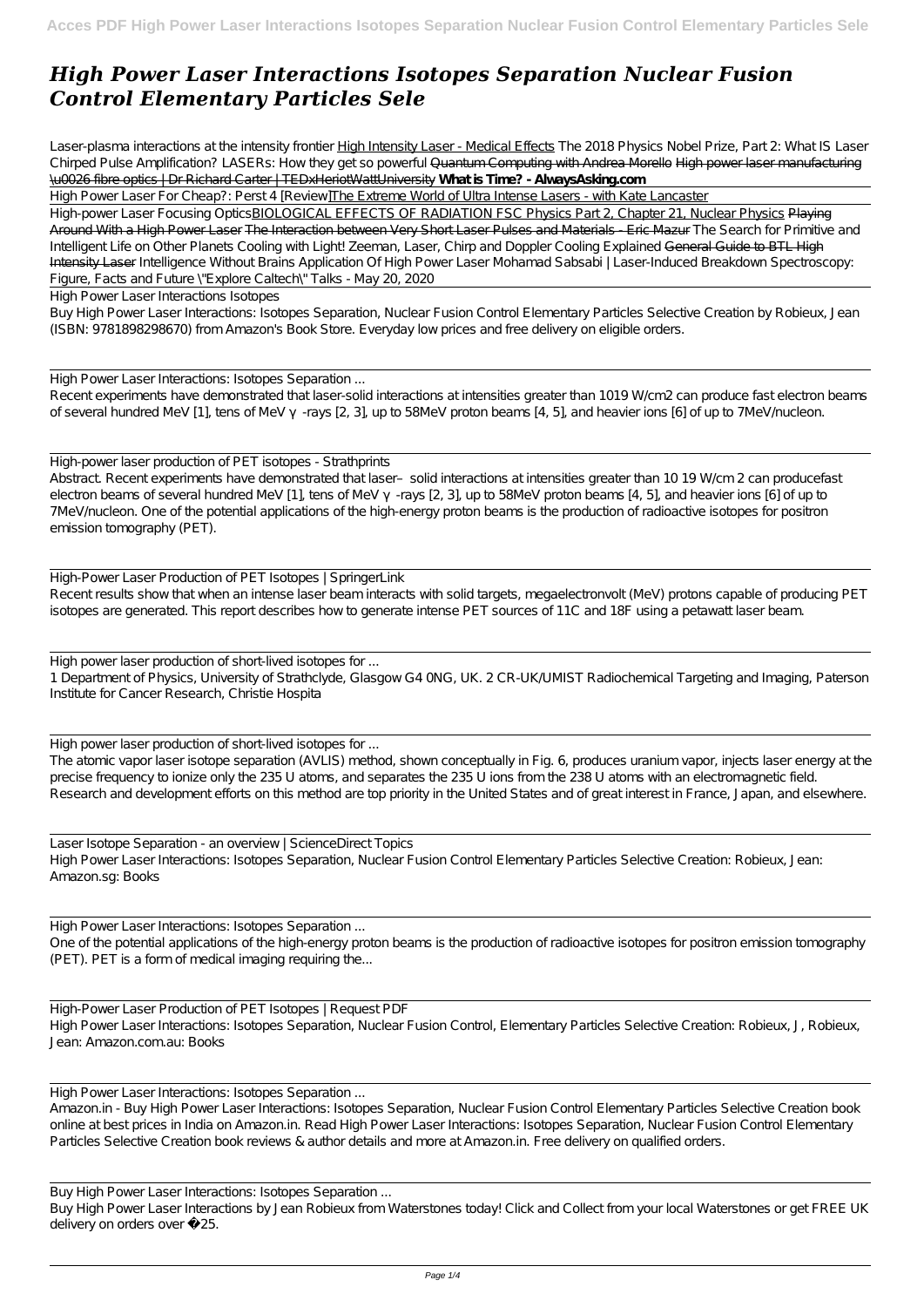High Power Laser Interactions by Jean Robieux | Waterstones

title = "High power laser production of short-lived isotopes for positron emission tomography", abstract = "Positron emission tomography (PET) is a powerful diagnostic/imaging technique requiring the production of the short-lived positron emitting isotopes 11C, 13N, 15O and 18F by proton irradiation of natural/enriched targets using cyclotrons.

Using the powerful VULCAN laser, Ledingham et al. present a proof-of-principle demonstration in which radioactive isotopes of carbon and fluorine are produced in sufficient abundance during the...

High power laser production of short-lived isotopes for ...

Quasicollimated e− beams are produced from the interaction of the intense laser beam with the gas jet, and energetic bremsstrahlung photons are then generated efficiently from the Ta target irradiated by the laser-plasma-accelerated e− beams. 62 Cu isotope production is realized in the following stage by irradiating a centimeter-scale Cu target with high-energy bremsstrahlung photons, inducing possible photonuclear reactions.

Laser-Produced Radioactive Isotopes | Science

Photonuclear production of medical isotopes 62,64Cu using ... Paper Abstract. The huge progress made in the laser driven ion acceleration had open the possibility of using ions generated in high power laser interactions with solid targets for the production of medical isotopes. Indeed, lasers could provide several key features with respect to the traditional method where the target activation is produced by particle beams delivered by cyclotrons.

High Power Lasers & Interactions The isotopes of lithium are important for nuclear industry. A narrowband tunable dye laser in combination with mass-spectrometer on tuning with 6 Li ( 2 S 1/2 – 2 P 1/2) and 7 Li ( 2 S 1/2 – 2 P 3/2) resonance levels confirms high degree of isotope selectivity (− 32).

Laser assisted isotope separation of lithium by two-step ... Gas flow conditions allow multiple laser radiation interactions with atoms to be performed with high efficiency in spite of small cross-section transition and low laser power.

Laser Separation of Isotopes - ResearchGate OSTI.GOV Technical Report: Isotope separation of laser excited molecules by use of surface interaction. Isotope separation of laser excited molecules by use of surface interaction. Full Record; Other Related Research; Authors: Huss, E.B.; Fulk, M.M. Publication Date: Mon Oct 30 00:00:00 EST 1972

On the potential of laser driven isotope generation at ELI ... High Power Materials Processing Lasers Carbon Dioxide - up to 100kW more usually 2 to 7kW - 10.6 m Carbon Monoxide - not generally available, up to 5kW - 5 to 6 m Nd-YAG - up to 4.5kW - 1.06 m UV - Argon Ion 2W, HeCd, Tripled YAG 5W Diode Lasers 2 kW

High-power Laser Focusing OpticsBIOLOGICAL EFFECTS OF RADIATION FSC Physics Part 2, Chapter 21, Nuclear Physics Playing Around With a High Power Laser The Interaction between Very Short Laser Pulses and Materials - Eric Mazur *The Search for Primitive and Intelligent Life on Other Planets* Cooling with Light! Zeeman, Laser, Chirp and Doppler Cooling Explained General Guide to BTL High Intensity Laser *Intelligence Without Brains Application Of High Power Laser Mohamad Sabsabi | Laser-Induced Breakdown Spectroscopy: Figure, Facts and Future* \"Explore Caltech\" Talks - May 20, 2020

Isotope separation of laser excited molecules by use of ...

The only general method for separating isotopes is the calutron, which was invented during the Second World War to enrich uranium for the atomic bomb. A calutron is essentially a cyclotron that accelerates ions to extremely high energies while deflecting them using a magnetic field.

Laser-plasma interactions at the intensity frontier High Intensity Laser - Medical Effects *The 2018 Physics Nobel Prize, Part 2: What IS Laser Chirped Pulse Amplification? LASERs: How they get so powerful* Quantum Computing with Andrea Morello High power laser manufacturing \u0026 fibre optics | Dr Richard Carter | TEDxHeriotWattUniversity **What is Time? - AlwaysAsking.com**

High Power Laser For Cheap?: Perst 4 [Review]The Extreme World of Ultra Intense Lasers - with Kate Lancaster

High Power Laser Interactions Isotopes

Buy High Power Laser Interactions: Isotopes Separation, Nuclear Fusion Control Elementary Particles Selective Creation by Robieux, Jean (ISBN: 9781898298670) from Amazon's Book Store. Everyday low prices and free delivery on eligible orders.

High Power Laser Interactions: Isotopes Separation ...

Recent experiments have demonstrated that laser-solid interactions at intensities greater than 1019 W/cm2 can produce fast electron beams of several hundred MeV [1], tens of MeV -rays [2, 3], up to 58MeV proton beams [4, 5], and heavier ions [6] of up to 7MeV hucleon.

High-power laser production of PET isotopes - Strathprints Abstract. Recent experiments have demonstrated that laser- solid interactions at intensities greater than 10 19 W/cm 2 can producefast Page 2/4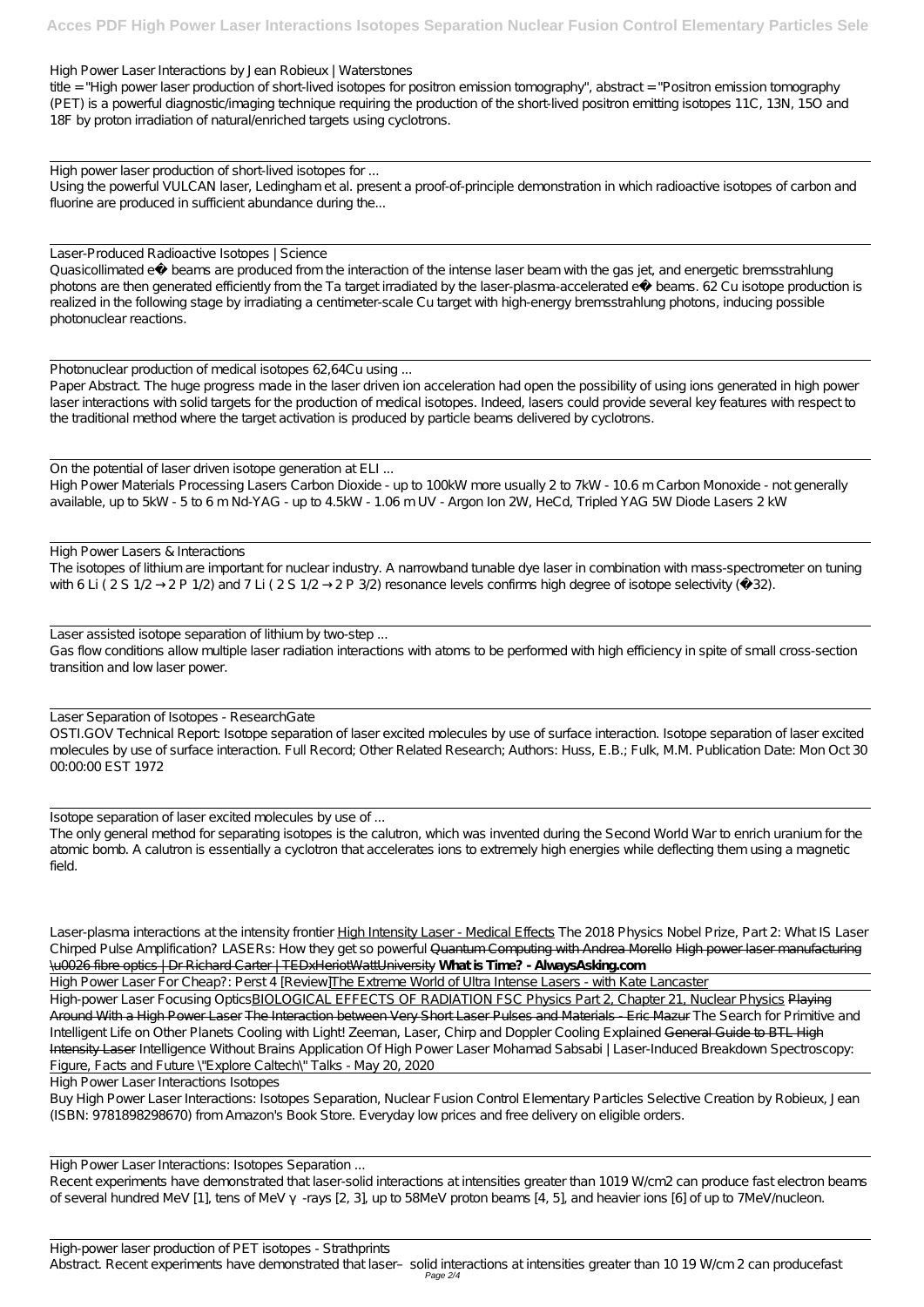electron beams of several hundred MeV [1], tens of MeV -rays [2, 3], up to 58MeV proton beams [4, 5], and heavier ions [6] of up to 7MeV hucleon. One of the potential applications of the high-energy proton beams is the production of radioactive isotopes for positron emission tomography (PET).

High-Power Laser Production of PET Isotopes | SpringerLink Recent results show that when an intense laser beam interacts with solid targets, megaelectronvolt (MeV) protons capable of producing PET isotopes are generated. This report describes how to generate intense PET sources of 11C and 18F using a petawatt laser beam.

High power laser production of short-lived isotopes for ...

1 Department of Physics, University of Strathclyde, Glasgow G4 0NG, UK. 2 CR-UK/UMIST Radiochemical Targeting and Imaging, Paterson Institute for Cancer Research, Christie Hospita

One of the potential applications of the high-energy proton beams is the production of radioactive isotopes for positron emission tomography (PET). PET is a form of medical imaging requiring the...

High power laser production of short-lived isotopes for ...

The atomic vapor laser isotope separation (AVLIS) method, shown conceptually in Fig. 6, produces uranium vapor, injects laser energy at the precise frequency to ionize only the 235 U atoms, and separates the 235 U ions from the 238 U atoms with an electromagnetic field. Research and development efforts on this method are top priority in the United States and of great interest in France, Japan, and elsewhere.

Buy High Power Laser Interactions by Jean Robieux from Waterstones today! Click and Collect from your local Waterstones or get FREE UK delivery on orders over £25.

Laser Isotope Separation - an overview | ScienceDirect Topics High Power Laser Interactions: Isotopes Separation, Nuclear Fusion Control Elementary Particles Selective Creation: Robieux, Jean: Amazon.sg: Books

Using the powerful VULCAN laser, Ledingham et al. present a proof-of-principle demonstration in which radioactive isotopes of carbon and fluorine are produced in sufficient abundance during the...

High Power Laser Interactions: Isotopes Separation ...

High-Power Laser Production of PET Isotopes | Request PDF High Power Laser Interactions: Isotopes Separation, Nuclear Fusion Control, Elementary Particles Selective Creation: Robieux, J, Robieux, Jean: Amazon.com.au: Books

High Power Laser Interactions: Isotopes Separation ...

Amazon.in - Buy High Power Laser Interactions: Isotopes Separation, Nuclear Fusion Control Elementary Particles Selective Creation book online at best prices in India on Amazon.in. Read High Power Laser Interactions: Isotopes Separation, Nuclear Fusion Control Elementary Particles Selective Creation book reviews & author details and more at Amazon.in. Free delivery on qualified orders.

Buy High Power Laser Interactions: Isotopes Separation ...

High Power Laser Interactions by Jean Robieux | Waterstones

title = "High power laser production of short-lived isotopes for positron emission tomography", abstract = "Positron emission tomography (PET) is a powerful diagnostic/imaging technique requiring the production of the short-lived positron emitting isotopes 11C, 13N, 15O and 18F by proton irradiation of natural/enriched targets using cyclotrons.

High power laser production of short-lived isotopes for ...

Laser-Produced Radioactive Isotopes | Science Quasicollimated e− beams are produced from the interaction of the intense laser beam with the gas jet, and energetic bremsstrahlung photons are then generated efficiently from the Ta target irradiated by the laser-plasma-accelerated e− beams. 62 Cu isotope production is realized in the following stage by irradiating a centimeter-scale Cu target with high-energy bremsstrahlung photons, inducing possible photonuclear reactions.

Photonuclear production of medical isotopes 62,64Cu using ...

Paper Abstract. The huge progress made in the laser driven ion acceleration had open the possibility of using ions generated in high power laser interactions with solid targets for the production of medical isotopes. Indeed, lasers could provide several key features with respect to the traditional method where the target activation is produced by particle beams delivered by cyclotrons.

On the potential of laser driven isotope generation at ELI ...

High Power Materials Processing Lasers Carbon Dioxide - up to 100kW more usually 2 to 7kW - 10.6 m Carbon Monoxide - not generally Page 3/4